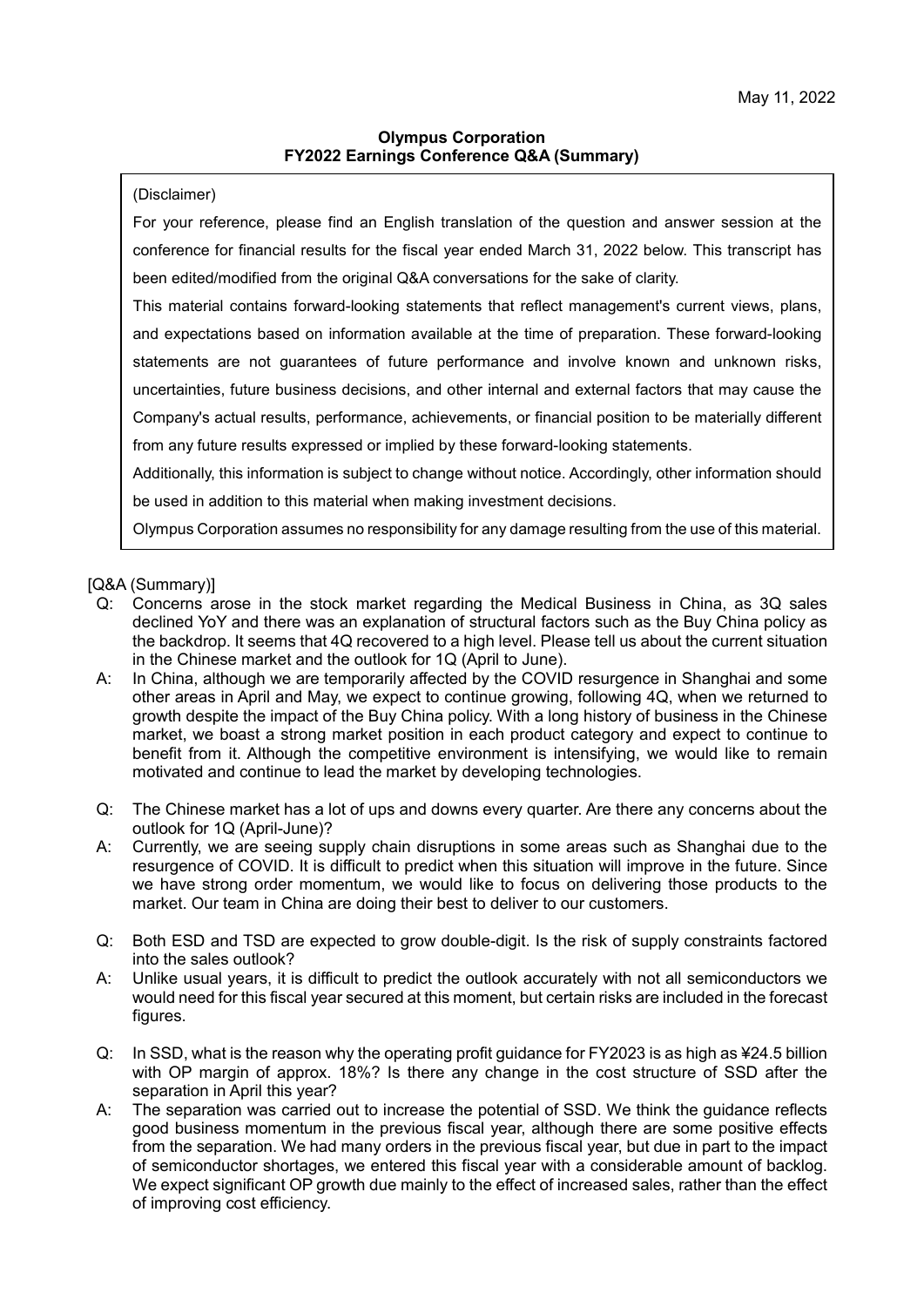- Q: The depreciation cost of SSD is about ¥7 billion. If you add this to operating profit, its EBITDA will exceed ¥30 billion. So I think that the sale amount of ¥300 billion will be in your sight. Please tell us about the use of the cash obtained by this.
- A: Regarding the transfer of SSD, there is no update to share because we haven't decided anything yet.
- Q: As of the end of March 2022, Net Debt was more than ¥80 billion, the consolidated EBITDA forecast for the current fiscal year is ¥270 billion, and Net Debt/EBITDA ratio is at a low level of 0.3 times. So there is increasing room for additional borrowing. How much are you willing to make strategic investments, at maximum?
- A: It is becoming increasingly important for us to consider business acquisitions, etc. to grow in the future, but it is very difficult to show the maximum scale of investment due to the wide range of considerations, including timing. We recognize that our Net Debt/EBITDA multiple is at a low level in comparison with global peers. We will consider various funding methods depending on the project.
- Q: Over the last three years, Transform Olympus has implemented a number of reforms, mainly on the cost side. What growth stage should we look forward to in the future? On page 13 of the presentation material, there is a statement that "To capture growing value pools that drive longterm sustainability". Are you going to maintain the current execution structure by six executive officers even in a new growth stage that differs from the past?
- A: From April 2022, the execution structure has been changed from five to six, and the operating model has been strengthened so that the roles that had previously been entrusted to each region could be under global governance. The key point of this change is to accelerate cross-regional product development, business exploration, and quality assurance activities. I think the execution structure should be changed depending on the challenge that we face at that time.
- Q: In the VISERA series of surgical endoscopy system in the past, although the contribution to sales was large, the gross margin was relatively small, and I remember that it was cited as a factor that deteriorated the product mix. Will the next-generation surgical endoscopy system contribute to profits? Please also tell us about the profitability challenges of the past products?
- A: Surgical endoscopy is not in our focus areas which are GI, Urology and Respiratory, but we are strengthening it by adding more functions through the acquisition of Quest, etc. Although there are large differences from GI endoscope in terms of technology and competitiveness, we are working to make surgical endoscopy as profitable as other categories, as shown at Investor Day. We would like to improve profitability through two directions in the future  $-1$ ) introducing newgeneration products based on Quest's technology, aiming for business growth, 2) reducing the development cost of new products by generating synergies between product categories.
- Q: Previously, you have set out a strategy to increase market share in the surgical endoscopy field. Please tell us about your approach to market share over the medium term.
- A: Of course, we would like to increase our market share. To this end, products and technologies are required, so we will continue to launch new products. I think the competitive environment over the next two to three years will be tough, but we would like to increase our market share by developing next-generation products. Over the long term, we would like to continue to expand our market share with outstanding technologies.
- Q: Regarding shareholder returns, will dividends be increased regardless of the transfer of SSD?
- A: Our approach to capital allocation remains the same as introduced before. The priority is to make business investments in growth areas and then to return to shareholders on the premise of ensuring a certain level of financial soundness. Regarding dividends, we have continued to increase dividends for the past few years under the policy of raising dividends in a stable manner, and basically, the way of thinking does not change regardless of any management event. Therefore, regardless of the transfer of SSD, the dividend for FY2023 is planned to be ¥16.
- Q: Is it correct to understand that the current cash holding in the Evident's balance sheet is around ¥200 billion?
- A: As we do not disclose detailed information on each subsidiary, we are going to refrain from commenting.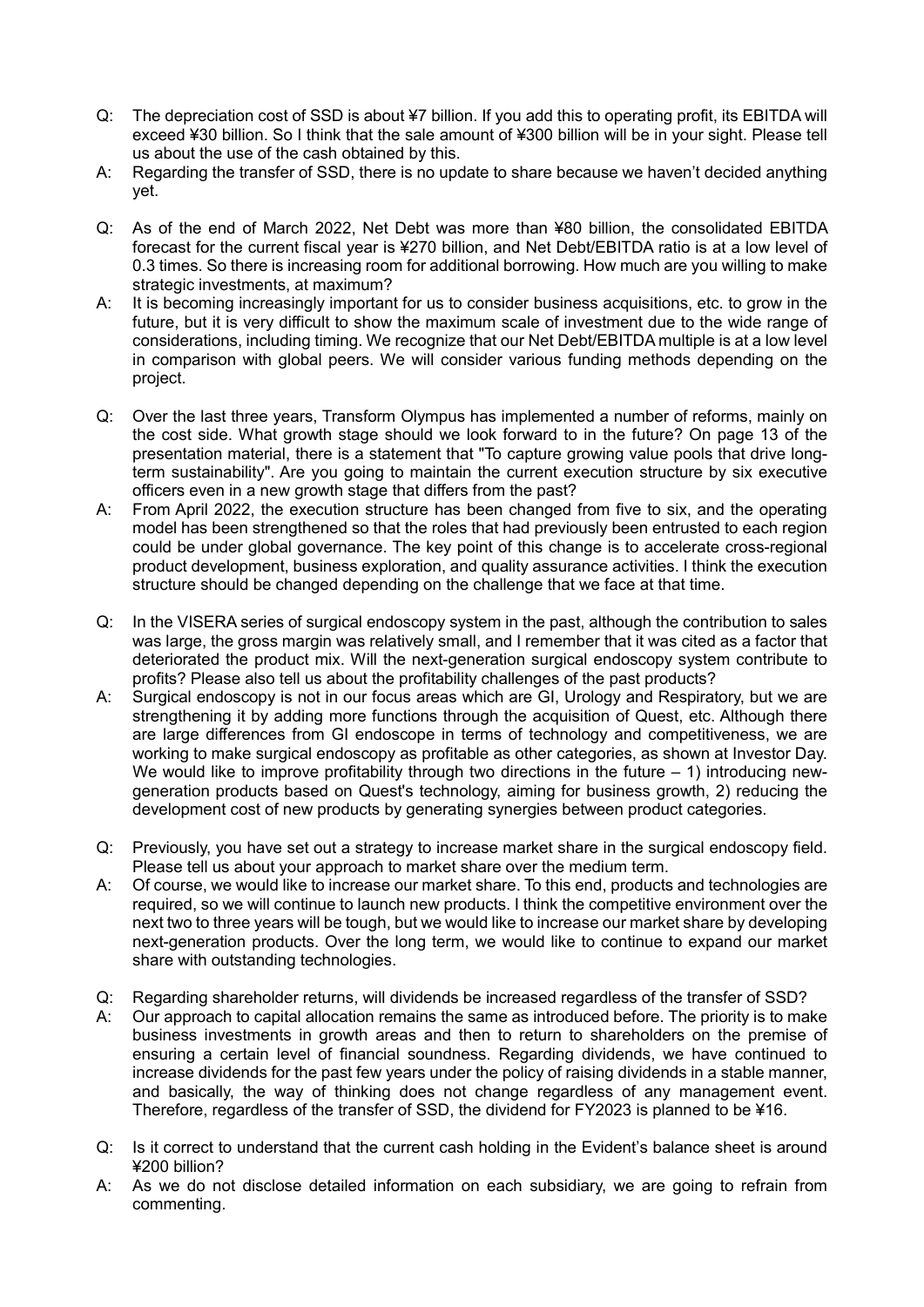- Q: Please explain the outlook for China in detail, separately in ESD and TSD.
- A: Our business in China is expected to grow in FY2023 due mainly to an increase in hospital budgets. Over the past few years, our market share has not changed despite constraints, and we have maintained a solid position in the GI field. In the Chinese market, where competition is intensifying, we will continue to collaborate with Chinese HCPs and authorities with a focus on medical outcomes and economy, and to differentiate ourselves from competitors in terms of total, including services. TSD has not only energy devices, but also a wide portfolio of products for complicated procedures such as ERCP and ESD, as well as urology and respiratory products. We believe that we can compete with local manufacturers in China.
- Q: Please tell us about the background behind the growth of Plasma button, resection electrodes for BPH (benign prostatic hyperplasia). Are you replacing the past Olympus product TURis? Or are you taking market shares from holmium lasers and Boston Scientific products?
- A: Plasma button is an additional function of TURis, which is the standard care for BPH. We will continue to secure a high market share by providing additional solutions to doctors in the future.
- Q: Compared with the existing Holmium YAG laser devices, SOLTIVE SuperPulsed Laser System, laser lithotripsy for kidney stones, has great advantages - water cooling is not required, laser fiber is thinner, and the operation time can be shortened by about 13 minutes. No other company has introduced thulium laser technology, but how far do you think SOLTIVE will grow in the future? At Investor Day last year, we heard that the stone management market is about ¥180 billion yen. Do you think you can dominate this market?
- A: SOLTIVE's technology clearly has an advantage, and customer satisfaction is also high. As a pioneer, we have launched products ahead of peers, but we assume that they will catch up with similar technologies in the future. We would like to overcome the competition by continuing to introduce new products to market as quickly as possible.
- Q: Fiber laser technology was developed by IPG Photonics. Couldn't other companies enter this market unless they acquire this company? Will other companies come up with thulium laser technology after Olympus?
- A: We are not in a position to talk about the situation of competitors, but we believe that we are a pioneer and have clinical advantages as the first company to bring thulium laser technology to market. We will continue to introduce as many products as possible and further improve customer satisfaction by adding new functions in the next-generation SOLTIVE. We would like to continue to appeal to our customers that we offer the best solution.
- Q: Please tell us about the M&A strategy after the transfer of SSD. Are you ready to expand your resources as you pursue more acquisitions in the future?
- A: Regardless of the transfer of SSD, there is no change in the direction of becoming a medtech company, and we think that the importance and scale of investment in business development centered on M&A will increase due to the need to enhance capabilities in the future. We recognize that there are still many challenges to the M&A strategy, including the post-merger integration process, etc. We do not expect this to be completed at some point, but we think that by gaining experience in the future, the ability to proceed projects more efficiently and to carry out PMI process, etc. will be improved. While we believe that we have a system for organic growth compared to peers, we continue to consider acquisitions in line with our strategic goal of improving the standard of care and expand our portfolio to complement this solid organic growth. The M&A in the past two years was based on this strategy. We are actively pursuing business development, including market exploration.
- Q: Do you plan to hire new people or create a dedicated team to prepare for larger acquisitions in the future?
- A: Since starting Transform Medical activities three years ago, we have been strengthening the dedicated team in the US and Europe. At this moment, there is no plan to further reinforce it.
- Q: Is there any problem in the development of ESD by separating SSD?
- A: Like as the divestiture of the Imaging Business, we have been carefully considering the impact of the intellectual property and manufacturing technologies, etc. by completely separating SSD. So, it is ok to understand that there is no such concern.